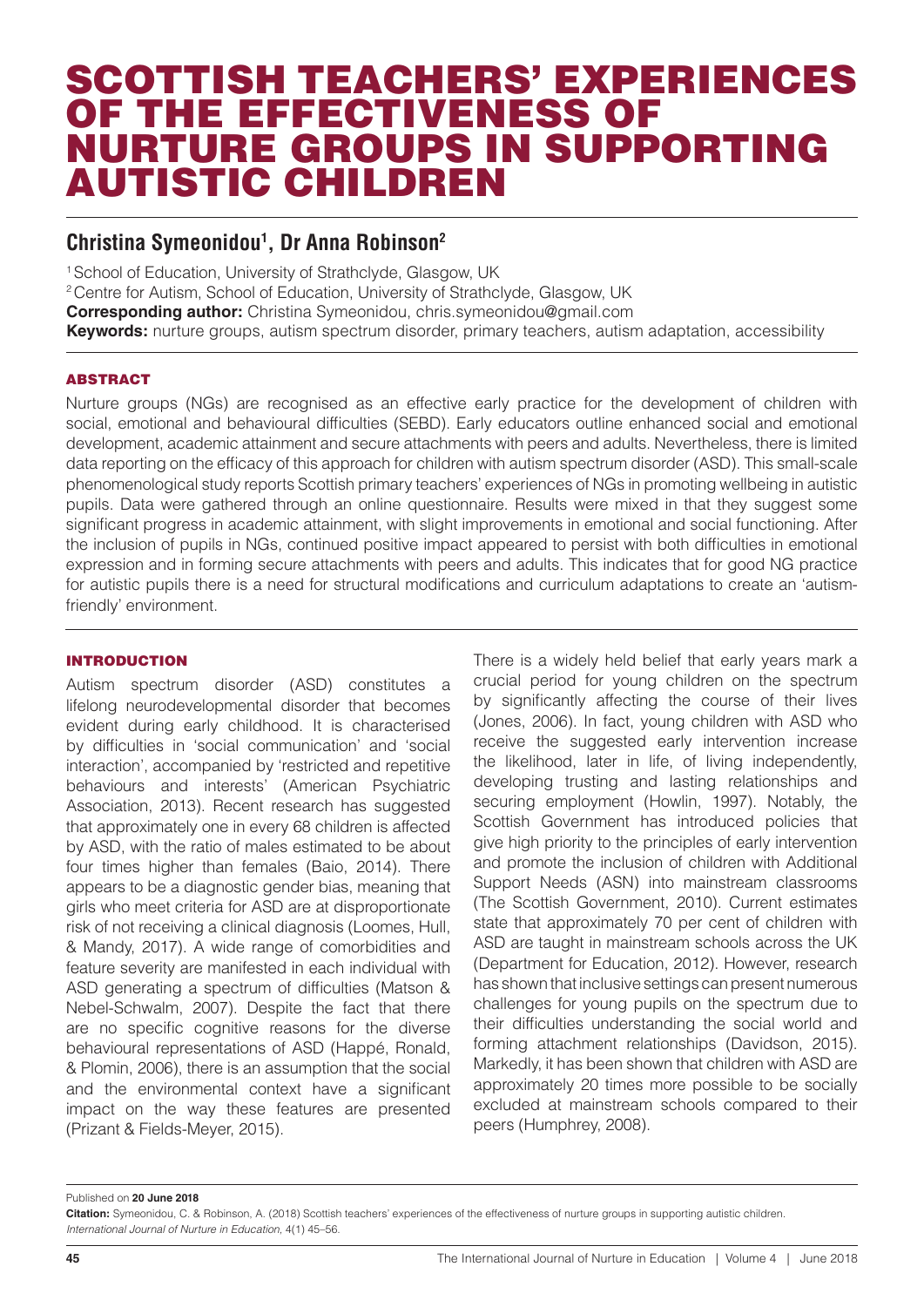The powerful impact of early attachment relationships on infants' lives was first described in John Bowlby's Attachment Theory (Bowlby, 1980). Attachment theory is based on the premise that a consistent nurturing relationship with a sensitive caregiver, usually the mother, is essential for the child's subsequent psychological and interpersonal functioning (Ainsworth & Bowlby, 1991). However, the development of unsatisfactory early attachment is argued to prevent children from developing competence and exploring the surrounding environment (Bowlby, 1980). In fact, studies investigating the quality of early attachment experiences between caregivers and children have found that negative experiences, such as separation, abuse, or neglect could lead to emotional detachment and social difficulties (Pearlman & Courtois, 2005). In accordance with this, Boxall (2002) stated that students with social, emotional and behavioural difficulties (SEBD) who are unable to form secure attachments in early stages, experience difficulties in connecting with others, dealing with their own emotions and coping with the social demands of school life (as cited in Billington, 2012).

In contrast to children with SEBD, autistic children struggle to create attachment bonds due to neurodevelopmental difficulties. Historically, children with ASD were assumed to be incapable of building strong attachment relationships with caregivers, due to difficulties in communication and understanding social cues (as cited in Teague, Newman, Tonge, & Gray, 2016). The emergence of these symptoms in the first years of life coincides with the development of attachment relationships leading many researchers to perceive ASD as a disorder of social attachment since its early conceptualisations (as cited in Teague et al., 2016).

Based on an increasing body of research on attachment in ASD, findings indicate that difficulties in social communication and interaction influence the quality of attachment without impeding the formation of attachment relationships altogether (Grzadzinski, Luyster, Spencer, & Lord, 2014; Vivanti & Rogers, 2014). Recent studies give emphasis to the relationship between the attachment system and the early difficulties in social and emotional domains of ASD including emotion recognition, social communication, reciprocity (Cassel et al., 2007; Nuske, Vivanti, & Dissanayake, 2013) and Theory of Mind (ToM; Baron-Cohen, Leslie, & Frith, 1985). These difficulties are considered to be central to typical processes underlying attachment formation (Fonagy, Steele, Steele, Moran, & Higgitt, 1991). Notably, it is supported that the concept of the 'internal working model' challenges the capacity in children with ASD who are unable to develop or have a delayed ToM and find it difficult to see the world from another perspective (Baron-Cohen et

al., 1985). Moreover, Hobson (2005) proposed that children with ASD lack the vital capacity to experience emotions, which may reduce the likelihood of forming supportive peer relations (Kelly, Garnett, Attwood, & Peterson, 2008). From their findings, Golding and colleagues (2012) proposed that children with insecure attachments feel less in tune with other children and find it hard to form and maintain friendships. Furthermore, mental health issues have been related to a high risk of insecure attachment pattern (Berry & Drake, 2010). Indeed, high levels of anxiety and stress have been found to increase the risk for disruptions to the attachment system (Hallett et al., 2013).

Taking into consideration the increasing number of autistic children attending mainstream schools and the social and emotional challenges that they face when interacting with Typical Development (TD) peers, it is essential that effective intervention practices are identified. Interventions designed to support the emotional and social development of children with ASD are diverse, with an extensive literature devoted to the evaluation of their effectiveness (Odom, Collet-Klingenberg, Rogers, & Hatton, 2010). Recently, an emphasis has been given to NGs that are rooted in evidence-based practices and constitute a schoolbased early intervention for children whose social, emotional and behavioural needs are too demanding to be met in a mainstream classroom (Davies, 2011). Based on the theoretical framework of attachment theory (Bowlby, 1969) NGs focus on building a secure base between primary-aged children and an adult figure in school (as cited in Bowlby, 1988). From the initial introduction of NGs in the 1960s by Marjorie Boxall, they were defined as essential provision in supporting young children who were most in need and who displayed complex and compound behaviour (Cubeddu & MacKay, 2017). Since the 1990s, there has been a significant increase in the number of groups, while currently it is estimated that over 2,100 groups are in operation across the UK (https://nurturegroups. org/what-we-do/faq).

Thus far a wealth of literature has shown that NGs have a positive effect on the development of children with SEBD (Bennett, 2015; Hughes & Schlösser, 2014). Research has shown that NG provision can lead to improvements in the areas of cognitive and emotional development, behavioural management, social skills (O'Connor & Colwell, 2002; Seth-smith, Levi, Pratt, Fonagy & Jaffey, 2010) and academic attainment (Reynolds, MacKay, & Kearney, 2009). However, it is recognised that the main contribution of NGs is the promotion of strong and lasting attachment bonds between peers and caregivers through the delivery of a secure base in these children (Garner & Thomas, 2011).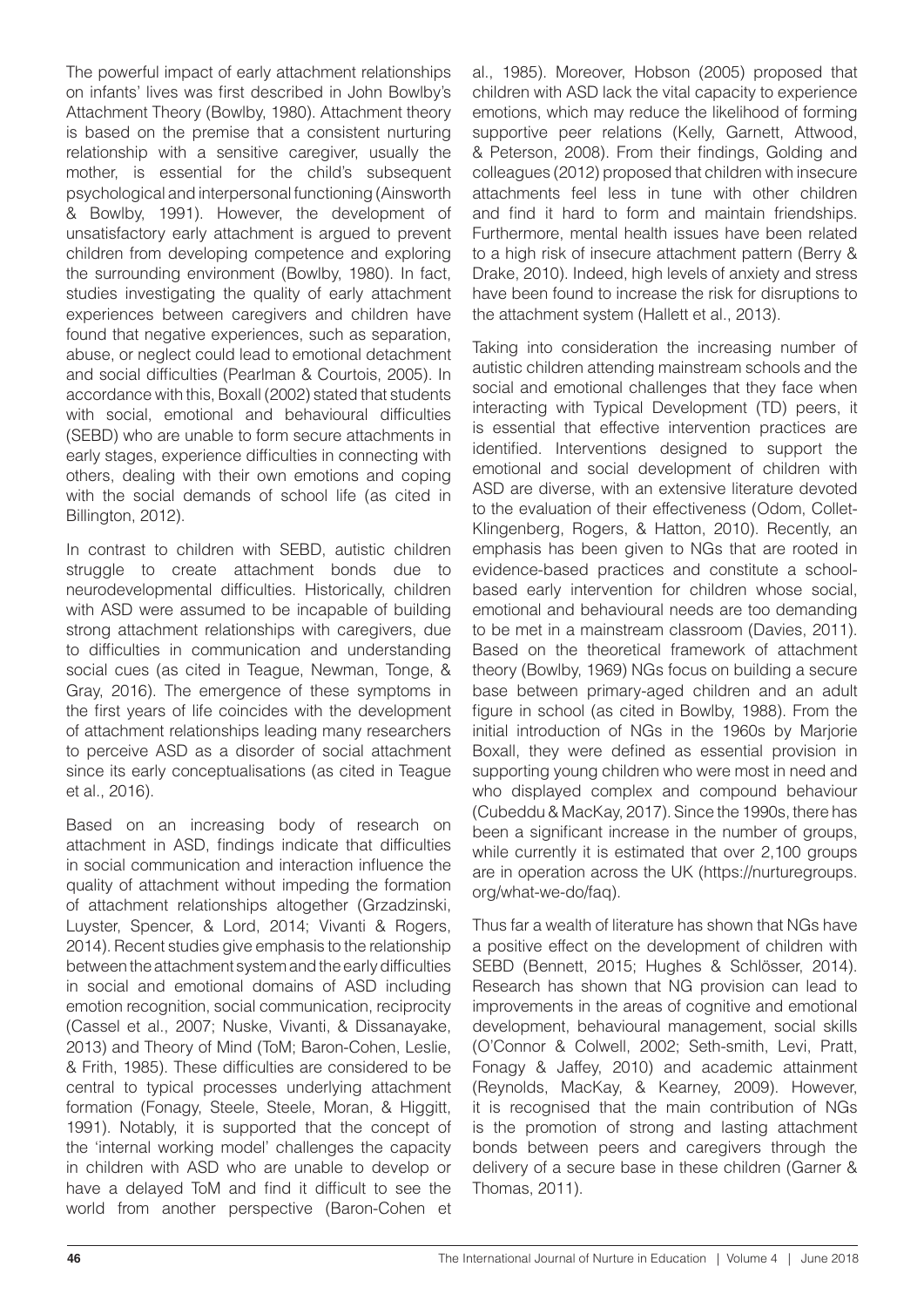#### **Research aims**

Notwithstanding the general consensus that NGs are effective in meeting the needs of children with SEBDs, there is a limited number of studies reporting the effectiveness of this approach in individuals with ASD. One such study, reported that children with ASD often make good progress in NGs (Boxall & Lucas, 2010). However, they propose that this requires further assessment. Therefore, the aim of this study is to add to the literature of the NGs through a small-scale study by examining Scottish teachers' experiences of running NGs with autistic and non-autistic children. We assume that, since NGs proved to be suitable for children with SEBD, autistic children with corresponding difficulties could also benefit from these nurturing environments. The study was conducted with the following research questions in mind:

- What do the experiences of Scottish teachers tell us about similarities and differences of running NGs for autistic and non-autistic pupils?
- What are the methods they use to support autistic children compared to non-autistic children?
- How do Scottish teachers describe the efficacy of NGs in promoting wellbeing in autistic children?

#### METHOD

#### **Design**

The study employed a descriptive phenomenological approach to generate sensible understandings (van Manen, 2007). A concurrent mixed-method design was chosen based on the pragmatic approach of collecting the most relevant information to exceed methodological transparency (Cameron, 2011). Both quantitative and qualitative data were gathered, analysed and mixed at the same phase of the research process providing complementary results (Bryman, 2014).

#### **Participants**

The participants were recruited from the Nurture Group Network (NGN) of Scotland. A study advert was sent out via Facebook groups to invite Scottish primary teachers and teaching assistants (TA) to participate in the research study.

The participants consisted of six primary teachers and two TAs from mainstream and additional support needs (ASN) schools across Scotland. A purposive strategy was employed, thus enabling the researcher to select participants who have direct involvement with an NG provision (Palinkas et al., 2015). All participants met the following inclusion criteria: a) being a teacher or a TA, b) currently employed within a primary school in Scotland, c) currently running NGs and d) having experience of running NGs with both autistic and nonautistic pupils.

#### **Instrument**

A self-administered online survey was constructed on the Qualtrics platform (the instrument can be made available on request to the authors), requesting responders to complete the questionnaire themselves (Meadows, 2003). The questionnaire consisted of 32 both close-ended and open-ended questions focusing on the areas of social interaction, emotional regulation, behavioural management and academic attainments. Items from the Social Skills Teacher Rating Form in TRIAD Social Skills Assessment (TSSA; Stone et al., 2010) have been used for the quantitative questions of the questionnaire to assess autistic pupils in three areas: (a) emotional competence, (b) self-control and management, and (c) social skills.

#### **Data collection**

Data collection was completed over a period of one month. Through the qualitative element of open questions, it was intended to gain an in-depth understanding of teachers' experiences about running NGs for autistic and non-autistic pupils. At the same time, the quantitative elements investigated the efficacy of NGs in promoting wellbeing in autistic children. The two methods were operated simultaneously, following a concurrent embedded design.

#### **Data analysis**

Qualitative elements of the questionnaire were analysed using thematic analysis. Following the Braun and Clarke's stages (2006), the analysis began by reading the documents many times enabling the selection of words that were deployed as codes. Then, by sorting and collating all data extracts, themes emerged. The themes were reviewed and assessed to check whether they produce a thematic map depicting relationships among themes and sub-themes. Once the thematic map was formed and themes' titles were defined, a more in-depth data analysis was conducted to get an insight into the exact meaning of each theme.

Respectively, a descriptive analysis was used to present the basic features of the quantitative data providing a simple description of the sample and the elements (Loeb et al., 2017). Quantitative data were analysed with the Microsoft Excel 2016 software. Notably, for each question, a coding scheme was designed that converted all data into a number. Afterwards, bar and pie charts, as well as tables were created for the current study to represent the demographic data of the participants and the changes observed in the performance of autistic children after attending NGs.

#### RESULTS

#### **Demographics**

The data gathered (**Table 1**) showed that the majority of participants (N=7) were female, with one male teacher (N=1) participating in the study. Moreover, the majority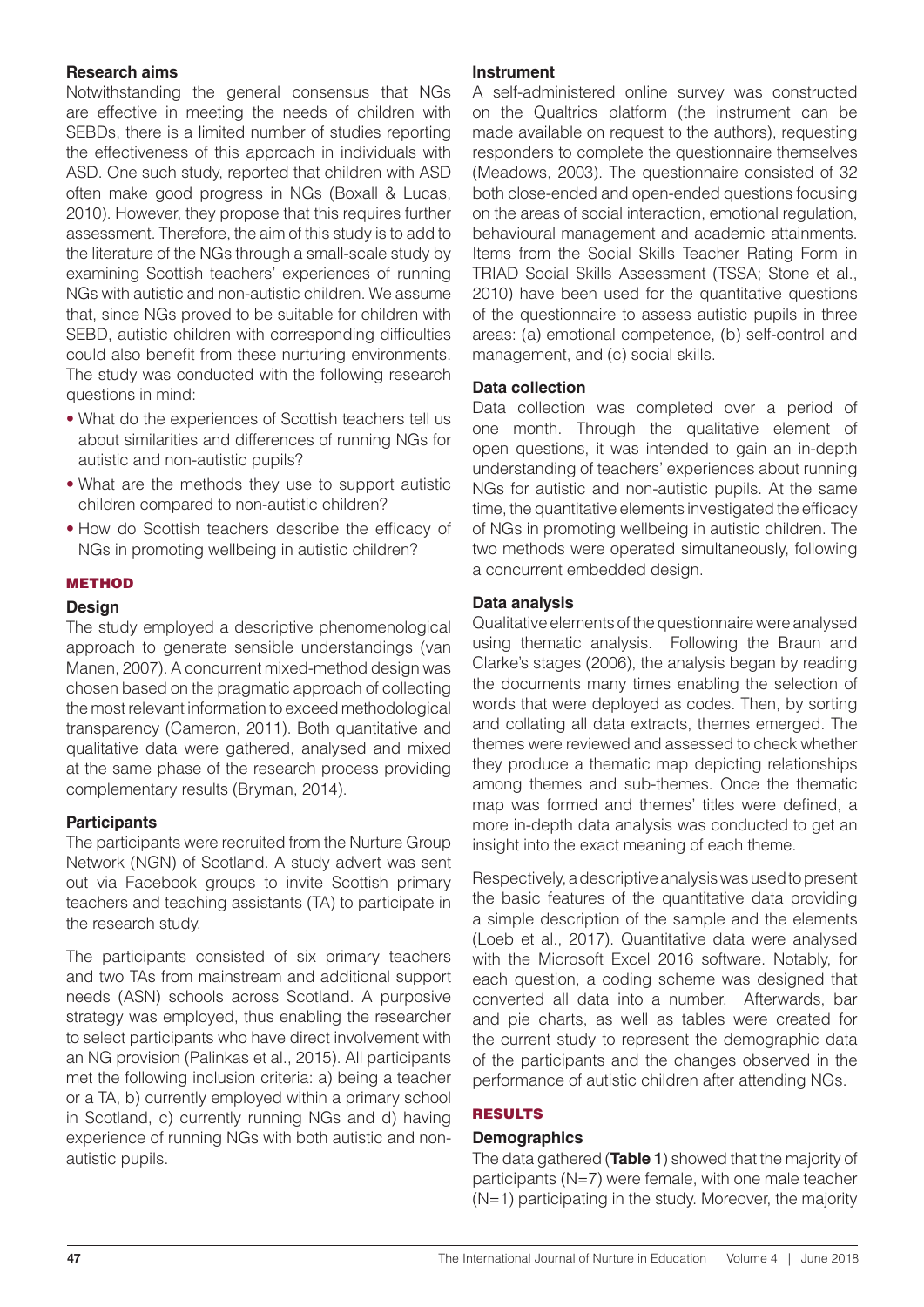#### **Table 1:** *Demographic data of the participants*

| <b>Participants</b> | <b>Gender</b> | <b>Status</b> | <b>Work experience</b><br>in NGs | Pupils' age | No of ASD pupils |
|---------------------|---------------|---------------|----------------------------------|-------------|------------------|
| 1                   | Female        | Teacher       | $1-2$ yrs                        | 7-11 yrs    | 1-2 pupils       |
| $\overline{c}$      | Female        | Teacher       | $3-5$ yrs                        | $3-6$ yrs   | 3-5 pupils       |
| 3                   | Female        | <b>TA</b>     | $1-2$ yrs                        | $7-11$ yrs  | 1-2 pupils       |
| $\overline{4}$      | Female        | Teacher       | $3-5$ yrs                        | 7-11 yrs    | 3-5 pupils       |
| 5                   | Female        | Teacher       | $1-2$ yrs                        | 7-11 yrs    | 1-2 pupils       |
| 6                   | Female        | <b>TA</b>     | $1-2$ yrs                        | 3-6 yrs     | 1-2 pupils       |
| $\overline{7}$      | Male          | Teacher       | $3-5$ yrs                        | $3-6$ yrs   | 3-5 pupils       |
| 8                   | Male          | Teacher       | $3-5$ yrs                        | 7-11 yrs    | 1-2 pupils       |

**Table 2:** *Main domains, themes and subthemes for nurture teachers sharing their practice experiences*

| <b>Participants</b>             | Autistic pupils' performance                                                                                                                            | Non-autistic pupils' performance                                  | <b>Shared experiences</b>                                                   |
|---------------------------------|---------------------------------------------------------------------------------------------------------------------------------------------------------|-------------------------------------------------------------------|-----------------------------------------------------------------------------|
| <b>Barriers</b><br>faced        | • Struggle with interpersonal<br>relationships<br>• Social communication difficulties<br>• Resistance to changes<br>• Emotional expression difficulties | • Trauma and social-interaction<br>difficulties                   | • Identify emotions<br>• Behaviour management<br>• Form lasting friendships |
| Aggressive<br>outbursts         | • Unexpected actions<br>• Sharing materials<br>• Frustration in social interactions                                                                     | • Trauma increases stress<br>• Negative impact on autistic pupils | . Physical aggression                                                       |
| Strategies<br>and<br>approaches | • Social communication interventions<br>• Positive behaviour interventions                                                                              | • Emotion-focused interventions                                   | • Positive behavioural interventions<br>• Visual supports                   |
| Academic<br>progress            | • Non-targeted area<br>· High academic performance                                                                                                      | • Variation in academic performance                               |                                                                             |

of participants were primary teachers (N=6) with two teaching assistants (N=2). Half the participants (N=4) reported work experience in NGs for one to two years and the other half (N=4) had work experience involvement for three to five years. Primary teachers (N=3) running NGs for more than three years reported that they have worked with three to five autistic pupils, in contrast with the others (N=5) who have involved one or two autistic pupils in their groups. Finally, a number of responders (N=5) reported that they worked with children aged seven to 11, whereas the rest of the participants (N=3) worked with children between the ages of three and six.

#### **Qualitative analysis**

#### *Nurture teachers share their practice experiences*

Participants were asked to express their experiences of running NGs with autistic and non-autistic pupils. The main overarching domains to emerge from participants' experiences were autistic pupils' performance, nonautistic pupils' performance, and shared experiences. These overarching domains subsumed four main themes including the barriers faced by children

who attend NGs, the aggressive outbursts that they experience, the strategies and approaches chosen for them and the academic progress they perform (see **Table 2**).

Autistic pupils' performance: The first theme to emerge from teachers'/TAs' experiences was barriers faced by autistic pupils. Notably, the majority (N=6) reported that autistic pupils struggle with interpersonal relationships, with half of them (N=3) stating issues of social isolation such as "play by themselves" and "isolation during lunchtime". One participant attributed this behaviour to their inability to read the social cues. The second sub-theme that emerged was difficulties in social communication. Participants (N=3) reported that pupils either struggle to follow verbal commands or display non-compliant behaviours as stated by one participant "they deny following the rules when things don't go their way". Additionally, a number of participants  $(N=2)$ recognised that autistic pupils have difficulties dealing with changes while another focused on emotional expression explaining "they find it hard to express how they feel and sometimes feel hard done by".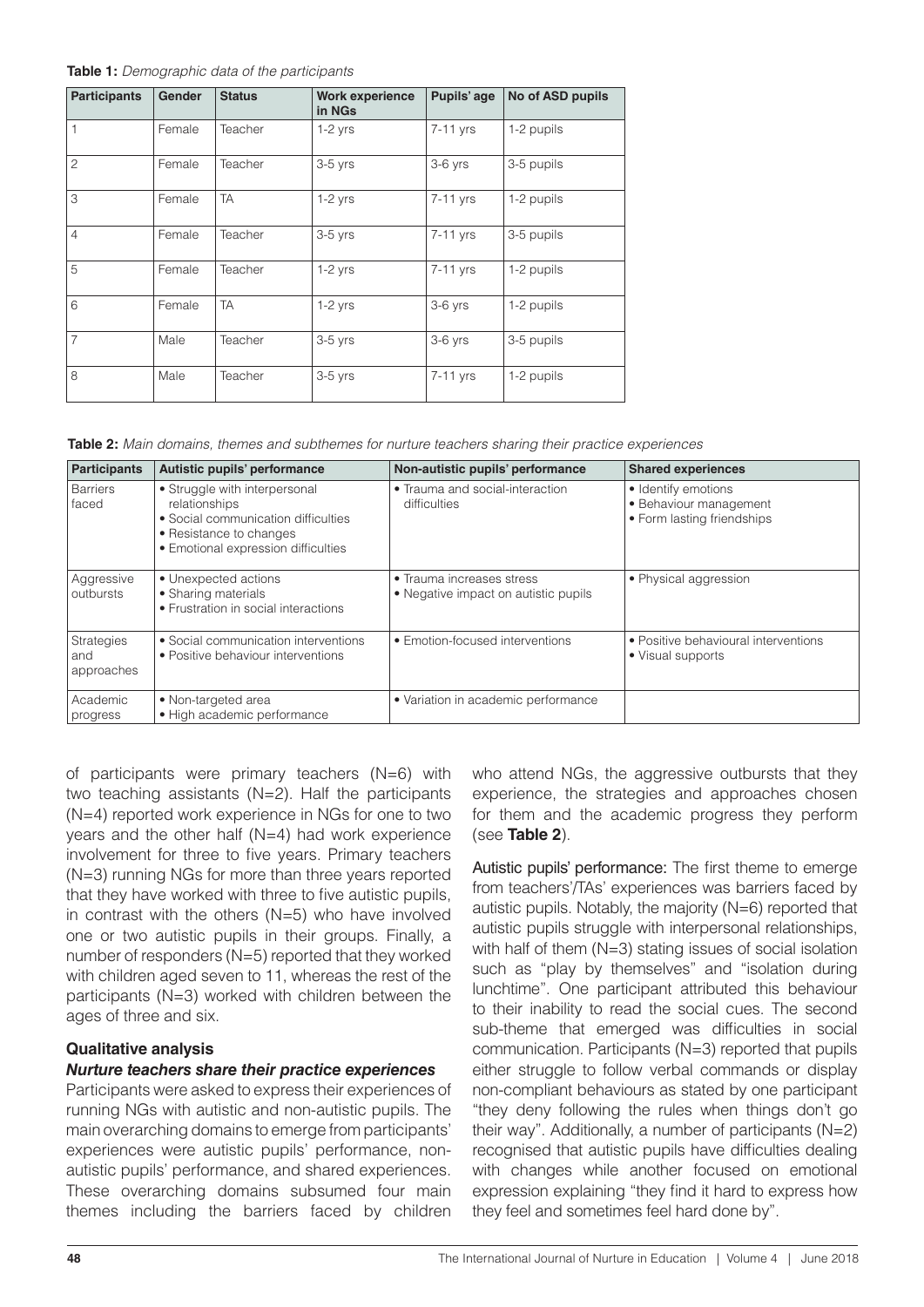The second central theme was related to the aggressive outbursts of autistic pupils. The first sub-theme was the pupils' frustration due to unexpected actions. Mainly, one participant expressed that "sometimes they become angry when people enter their personal space or when other children try to bend the rules of games". The second sub-theme sharing materials mentioned by a couple of participants (N=2) explaining that "they become upset when attempting to share resources as they are unable to see why they need to". Additionally, a number of participants (N=4) observed that autistic pupils experience tantrums and aggressive behaviours during social interaction reporting that "often become easily annoyed or frustrated with others who are playing or interacting with them". Moreover, another participant expressed that autistic pupils affected by their peers, as shown here "outbursts from other children have been difficult at times for the ASD…their behaviour is due to that". Although most participants (N=6) reported aggressive behaviours from autistic pupils, two participants reported that aggressive outbursts had not been observed among them.

The third main theme that emerged was referred to the strategies and approaches used by teachers/ TAs for autistic pupils in NGs. Social communication interventions were mentioned by several participants (N=3) emphasizing visually supportive strategies, as expressed by one participant here "when communicating with ASC [autism spectrum condition] pupils I use lots of visuals to support communication". Additionally, a couple of participants (N=2) reported the use of positive behaviour interventions such as "social stories".

Academic achievement was the final main theme that emerged from the analysis. Participants  $(N=3)$ reported that autistic pupils presented high academic performance. However, other participants (N=3) declared that academic achievement is a non-targeted area for them with expressions such as "I do not aim for academic achievements, in particular with those with severe symptoms" and another "I don't measure academic achievement specifically for the nurture group children". Contrary to this, one participant reported that academic achievement is measured, however, "not a lot is expected of them in terms of academia".

Non-autistic pupils' performance: Concerning the barriers faced by non-autistic pupils, only one subtheme emerged from the collected data. Significantly, one participant explained that pupils who had previously experienced trauma confront difficulties with social interaction. From the second main theme of behavioural outbursts, the first sub-theme focused on those pupils that experience trauma. Notably, one participant reported: "ongoing trauma or difficulties can heighten their stress which leads to random outbursts of aggression". With the second sub-theme participants referred to the negative impact that nonautistic pupils' outbursts have on autistic pupils. Particularly, one participant stated that "outbursts from other children have been difficult at times for the ASD child". As for the third main theme strategies and approaches, only one participant was different from the others and reported that for non-autistic pupils he uses emotion-focused interventions, such as "I use techniques that will enhance emotional wellbeing such as books for anxiety". Finally, participants (N=2) reported a variation in the academic performance of pupils. One of them explained that variations in academic achievements are related to children's mood, as shown here "Non-ASC pupils may go from a refusal to participate in anything, to being able to engage and complete work".

Shared experiences: A couple of participants (N=2) observed similarities in the barriers faced by autistic and non-autistic pupils during their attendance in NGs. The first subtheme that emerged was difficulty identifying emotions, as shown here by one participant "both autistic and non-autistic pupils have challenges in identifying emotions". For the second sub-theme form lasting friendships, one participant explained that "you could easily group together a child with autism and one without who may struggle to make friends and maintain friendships". The last sub-theme that emerged was behavioural management. Particularly, one participant reported that children struggle with challenges stating that: "both the autistic and nonautistic pupils struggle to maintain their behaviour when situations change, or they do not get their own way or they are not chosen to go first". Concerning the aggressive outbursts, only one participant stated that both autistic and non-autistic pupils have a tendency towards physical aggression explaining that they "can throw and hit things and hurt staff and the other children". For the final main theme strategies and approaches, half of the participants (N=4) reported that they use the same strategies for both autistic and non-autistic pupils. Notably one of them reported the use of positive behavioural interventions such as "social stories" and "positive reinforcements", while a couple of them (N=2) expressed their preference in visual supports such as "visual timetables, sand timers, visual clues, photographs".

#### *Need and rationale of nurture groups for ASD*

The data gathered from the participants revealed an interesting theme concerning the need and rationale of NGs for ASD. The main overarching theme to emerge from participants' perceptions was that NGs promote academic achievement and wellbeing in pupils who are in need. This overarching theme subsumed four main themes, the achievement of emotional regulation, forming interpersonal relationships, providing a physical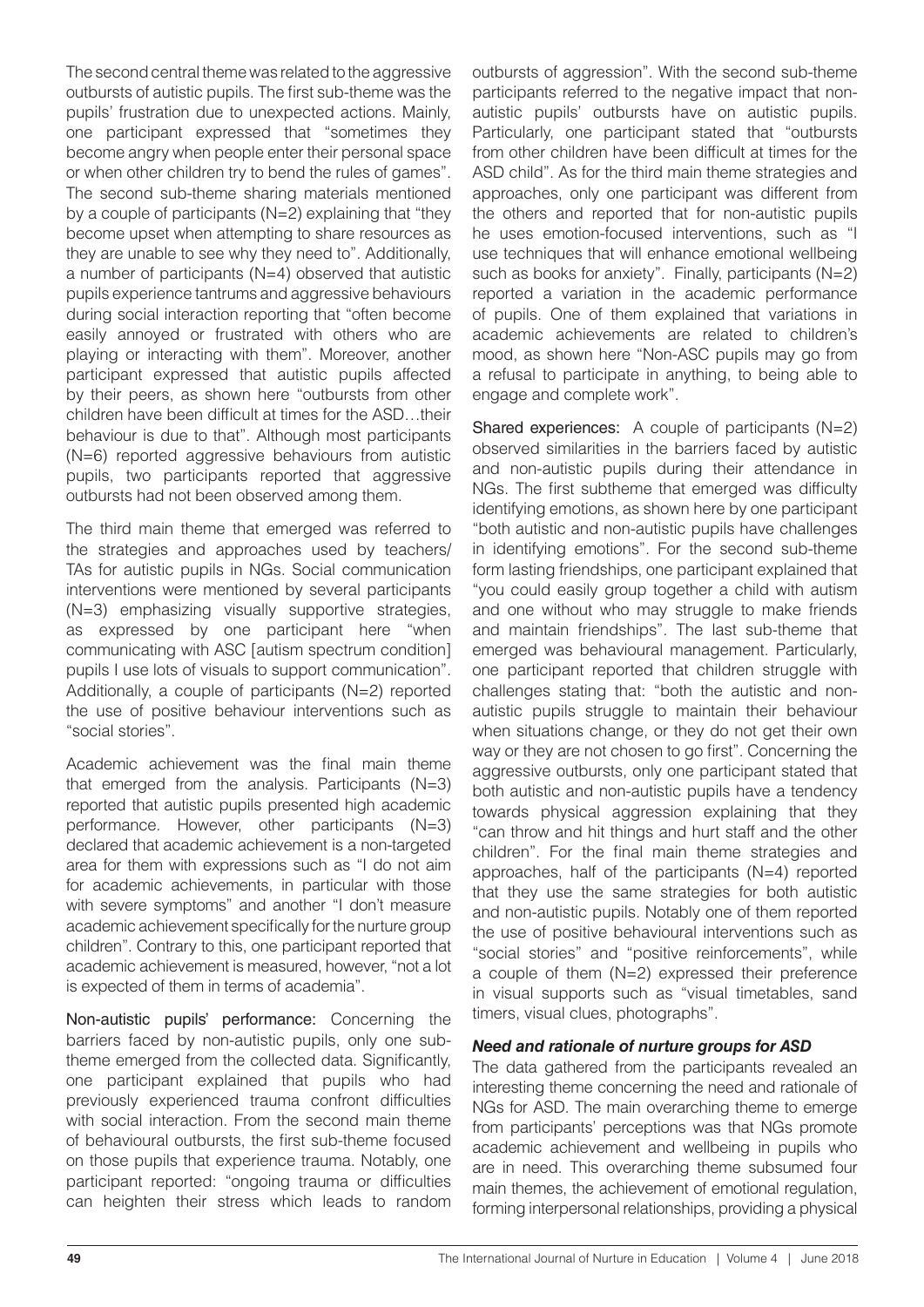**Table 3:** *Main themes and subthemes for the need and rationale of NGs for ASD*

| Promoting academic achievement and wellbeing |                                        |  |  |  |
|----------------------------------------------|----------------------------------------|--|--|--|
| Emotional regulation                         | Relieve anxiety                        |  |  |  |
|                                              | Increase emotional expression          |  |  |  |
|                                              | Consistent environment                 |  |  |  |
| Interpersonal relationships                  | A two-way process                      |  |  |  |
| Physical environment                         | Non-threatening place                  |  |  |  |
|                                              | Thriving learning environment          |  |  |  |
|                                              | Visually supportive environment        |  |  |  |
| Academic attainment                          | Accessibility in<br>mainstream classes |  |  |  |
|                                              | New instrument to<br>capture change    |  |  |  |
|                                              | Autism training for teachers           |  |  |  |

environment and promoting academic attainment (see **Table 3**). These main themes and subthemes are expanded with illustrations from participants.

The first theme to emerge from participants' experiences was the contribution of NGs in promoting emotional regulation to children who are in need. Significantly, some participants (N=2) reported that NGs increase the emotional expression of children while others (N=2) expressed that the nature of groups contributes to relieve anxiety and stress levels. Moreover, half of the participants (N=4) associated autistic children's emotional wellbeing with the consistency of the environment stated that: "including ASD children could increase their emotional wellbeing, a small group which is structured, consistent and predictable, with constant adults".

The second theme that emerged from the majority of participants (N=6) was the ability of children forming interpersonal relationships in NGs. Notably, participants reported that a two-way process is taking place with some (N=2) mentioning that teachers nurture a trusting environment and others (N=4) that such an environment enables young children to form relational attachments with peers and staff.

The third central theme that emerged related to the structure and design of the physical environment. More than half the participants (N=5) stated that NGs offer a non-threatening place that "makes children feel safe". Moreover, one participant added that NGs are considered as a supportive learning environment where children can "thrive, develop and learn". However, concerning the impact of the physical environment on autistic pupils, two participants reported the necessity for adaptations to meet the specific needs of these pupils. Indeed, one of them proposed the creation of a visually supportive environment, as shown here: "Nurture groups are not specifically designed to create an appropriate space for children with ASD, other strategies need to be in place as well – environmental factors, visual supports and communication supports must be in place to support ASC."

Finally, the last theme that emerged was the provision of academic attainment. Most participants (N=5) expressed that NGs offer accessibility to mainstream classes by "supporting transitions" and "accessing the curriculum in a modified setting". Nevertheless, despite that, almost all participants (N=7) reported that they use the Boxall Profile instrument for assessing performance, a significant number of them (N=5) claimed that the current instrument was not sensitive enough and stated that: "there are elements included which ASC pupils will never be able to achieve or improve upon since they are highly affected by their condition", while others (N=2) underlined the need for additional autism training stating that this would enable nurture teachers "to respond to autistic pupils' special interests."

#### **Descriptive analysis** *Participants' perception about the efficacy of nurture groups in autistic pupils*

Participants were asked to evaluate the progress of autistic pupils' performance after attending NGs. The bar chart (see **Figure 1**) provides information about the level of change in the areas of emotional competence,



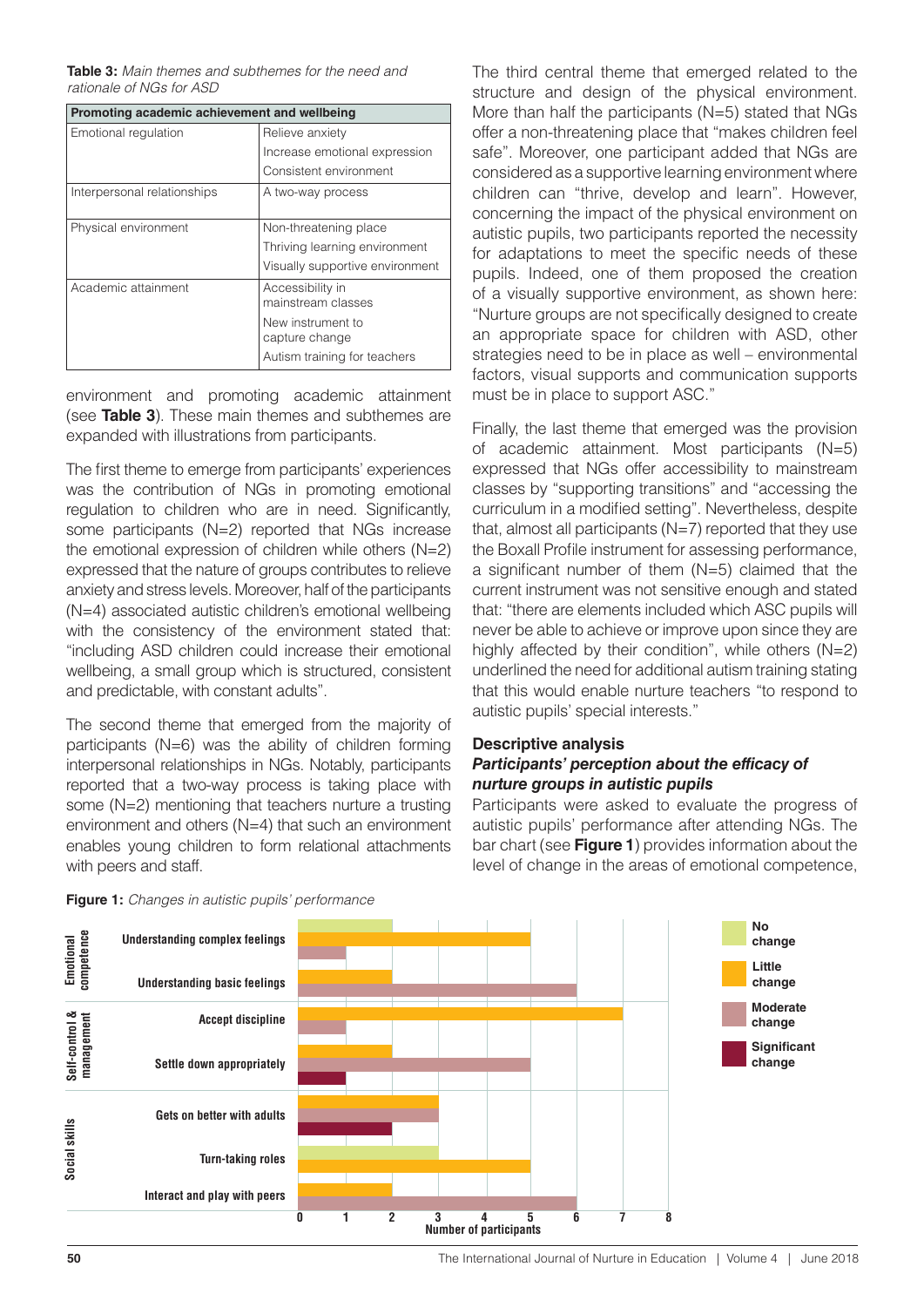self-control and management and social skills (see also **Appendix 1**).

Emotional competence: According to participant responses, autistic children experience only "little change" in their emotional competence. Notably, the overwhelming majority (N=6) reported that autistic children experienced "moderate change" in understanding the basic emotions such as sad, happy and angry, while a couple of participants (N=2) noticed only "little change". The statement understands complex feelings received ambivalent responses with many participants (N=5) answered that pupils had "little change", others (N=2) reported "no change" in pupils' performance, whereas only one participant declared that autistic children experienced "moderate change" in understanding complex feelings.

Self-control and management: The results illustrated that there have been "moderate changes" in pupils' behavioural management. Markedly, the chart shows that more than half of participants (N=5) responded that autistic children have changed "moderately" when they are asked to settle down quietly and appropriately in nurture classrooms. In contrast, the statement accepts discipline had the lowest score with almost all participants (N=7) declared only "little change'' contrary to one participant who stated that children had "moderate change" in their behaviour.

Social skills: The participant responses demonstrate that autistic children experience on average "little change" concerning their social skills. Particularly, significant improvements have been observed in the way that autistic children interact and play with their peers. The vast majority of participants (N=6) answered that the interactions among children have changed "moderately", while only a few of them (N=2) stated "little change". The most striking improvement in autistic pupils' performance is their relationship with caregivers/adults. It is evident that opinions are split with some participants  $(N=2)$ mentioning "significant changes", others (N=3) reported "moderate change", and the rest (N=3) noticed only "little change". Meanwhile, the social skill of turn-taking roles during playtime received the lowest score with more than the half (N=5) reported "little change" while the rest of the participants (N=3) observed "no change" in their autistic pupils.

#### **DISCUSSION**

In this study we have reported on Scottish teachers' experiences of running NGs with both autistic and nonautistic children. Specifically, we reported perceptions of NGs' effectiveness in enhancing autistic pupils' wellbeing. To date, research on pupils with SEBD purports that NGs strengthen the ability of pupils in recognising, understanding and expressing their emotions (Cooper & Cefai, 2013). Therefore, we assumed that autistic pupils would be able to enhance their emotional wellbeing in NGs, since they are designed to provide emotional development. In contrast to this, our findings indicate that autistic pupils continue to face difficulties expressing and identifying complex emotions. However, moderate changes have been reported in relation to understanding basic emotions supporting the results of Baron-Cohen, Spitz and Cross's study (1993) who found improvements in recognising basic emotional expressions. Additionally, difficulties in forming and maintaining lasting friendships were also reported by participants for autistic pupils, which could be linked to their challenges in emotional expression. In fact, earlier studies confirmed the above assumption stating that difficulties expressing feelings of affection may reduce the likelihood of forming supportive peer relations thereby leading to a more impersonal perception of friendship (Hobson, 1986; Kelly et al., 2008). To further verify this view, participants reported that autistic pupils struggle with interpersonal relationships stating issues of social isolation due to their inability reading others' mental states and thoughts. At the same time, studies have verified that NGs strengthen the socio-emotional skills of children who have experienced early traumatic situations by offering a secure base for building relationships (Seth-Smith et al., 2010). Henceforth, questions arise as to whether a nurturing environment, whose ultimate purpose is to create lasting relationships and bonds, could eventually benefit children with neurodevelopmental difficulties.

Additionally, participants reported that moderate improvements have been observed in the behavioural skills of autistic children following their inclusion in NGs. Of particular interest, positive changes in calming behaviours have been observed when children are asked to settle down after entering the nurturing classroom. However, we found that NGs had disappointing outcomes as they did not achieve positive changes in autistic pupils towards accepting discipline, while little changes have been reported in the way that autistic children interact with peers during play time. The only slight improvement in such behaviour could be explained by the difficulty of ASD pupils in interpreting social cues. Indeed, individuals with ASD are often unaware of the consequences of their actions and the impact of their behaviour since they struggle to understand the intentions of other people (Jones, Webb, Estes, & Dawson, 2013). In contrast to this, studies indicated that several interventions, including positive reinforcements, precise requests and clear behaviour rules, have reduced markedly the behavioural difficulties of children with SEBD (Fletcher-Campbell & Wilkin, 2003; Landrum, Tankersley, & Kauffman, 2003). In the view of these, questions arise about the suitability of standard NGs to address the behavioural difficulties of ASD pupils.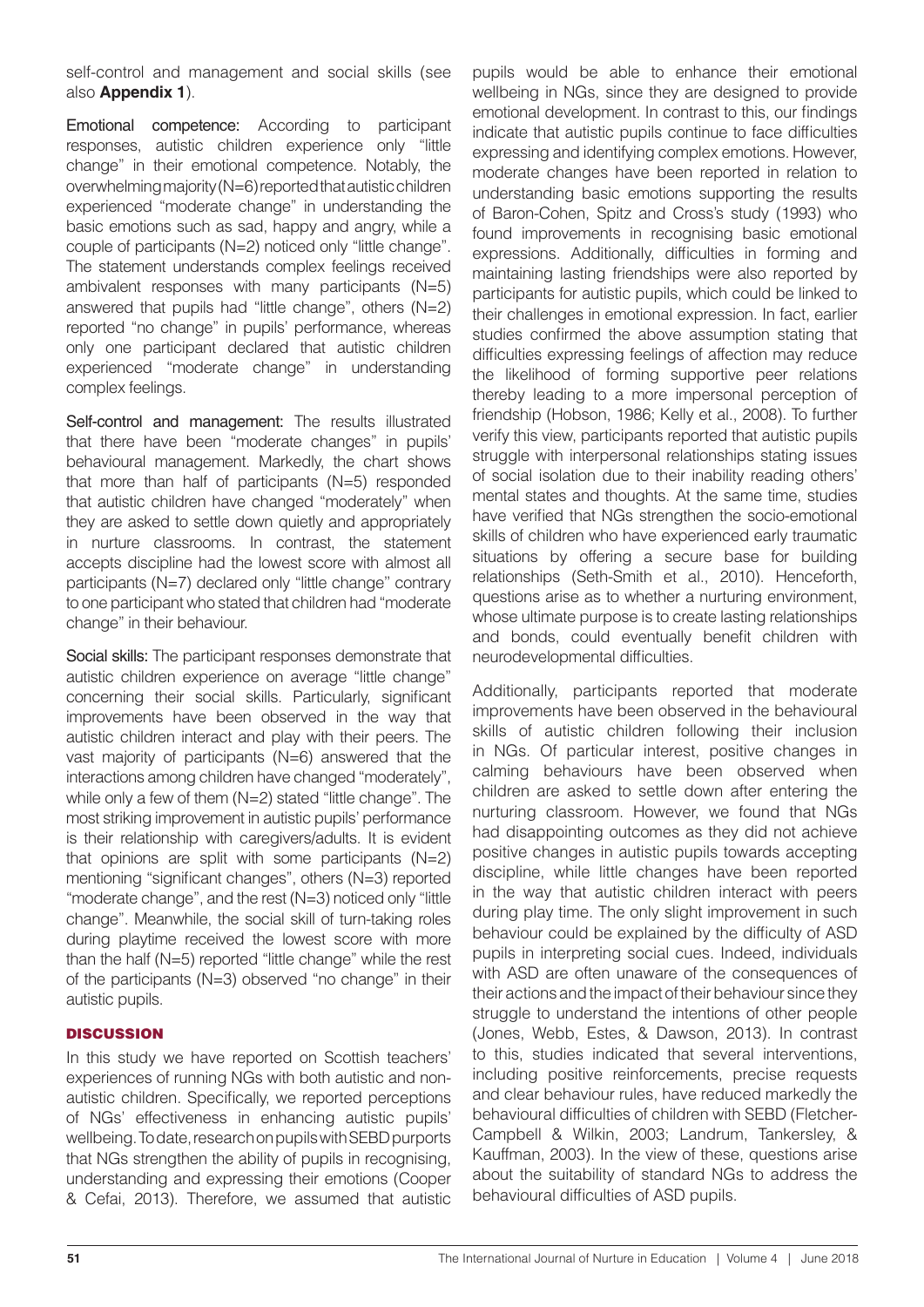Dodge, Dishion and Lansford (2006) proposed that aggressive pupils tend to associate with aggressive peers, increasing the risk of subsequent disruptive behaviour and violence. In accordance with this, our findings indicate increased levels of aggressive behaviour for both autistic and non-autistic pupils. However, we found that autistic children are affected by the aggressive behaviours by non-autistic classmates. This, in turn, leads them to manifest outbursts, tantrums, aggression and subsequent meltdowns, raising concerns about the coexistence of autistic and non-autistic pupils in NGs. Moreover, our findings indicate that the act of sharing personal belongings appears to trigger autistic pupils' outbursts. Our findings lend support to explanation given by Sandison (2016) that autistic pupils have difficulty in sharing materials and personal belongings because it interrupts their repetitive patterns and routines. Further to this, our findings revealed that autistic children, under the age of six, were reported to display the greatest challenge with the process of sharing and show high rates of aggressive behaviours compared to older ones (above seven years old). We speculate that this may be due to the fact that older children are likely to attend NGs for a longer period than younger children, with behavioural improvements being more apparent. This, however, requires further investigation.

Several studies have found that academic achievements have been significantly improved after an NG intervention (Hosie, 2013; MacKay, Reynolds, & Kearney, 2010; Seth-Smith et al., 2010). In the current study, this is not so clear-cut with reports that non-autistic peers exhibit variations in their academic performance. At the same time, our findings indicate high academic performance in autistic children during their participation within the NG. However, of some concern we found a shared expressed view of low academic expectations for autistic pupils, thereby supporting Nason's claim of running the risk of letting the difficulty become a liability for the child (Nason, 2014). As such, we propose that the autism diagnosis itself may place a barrier to academic achievement.

Of particular interest, our findings indicate factors that may be attributed to the reduced effectiveness of NGs in autistic children. Specifically, we found that the majority of participants viewed the Boxall Profile as not adequate for measuring progress in ASD pupils with one of them stating that the Boxall Profile contains elements that ASD pupils are not able to achieve because of their condition. However, this is not isolated to autistic pupils, since children with a range of difficulties may not be offered appropriate assessments tools to measure their progress (Cumming & Rodriguez, 2013). Indeed, the exclusion of these pupils from the traditional measures of achievement constitutes a common issue across the mainstream school settings (Thurlow, Lazarus, Thompson, & Morse, 2005). As a

result, the status of academic attainment for pupils with ASD and other difficulties is frequently unknown.

In addition, our findings reveal that the NG curriculum does not take into consideration the scattered ASD profile of skills, strengths and weaknesses. Therefore, an adapted curriculum and assessment tools are required to enable teachers to measure the performance of autistic children and allow for accurate assessment of the efficacy of NGs. Specifically, there is a high need for a unique 'autism curriculum', which will capture not only children's learning needs but will also address the social, emotional and communication needs of children and young people with autism to nurture their independence and wellbeing.

Along the same lines, our findings indicate that there are concerns that many nurture teachers are not appropriately qualified for ASD pupils. This raises a number of concerns as to autistic pupils' vulnerability when placed in NGs with non-autistic SEBD pupils supported by non-ASD trained teachers. Indeed, there is a high probability for autistic children to be included in nurturing classes where teachers have not received the appropriate training to support them effectively. Under these circumstances, continuous reviews should be conducted concerning the ongoing training of nurture teachers. It may be necessary to develop a set of the ASD qualifications required by teachers who support autistic pupils within NGs. Moreover, specific policy guidance and legislation should be put in place to make this a requirement of all NG teachers to deliver proper provision and efficient interventions. We propose that NGs that include autistic pupils should be made accessible and autism friendly. Therefore, nurture teachers should have an awareness of interventions such as the Treatment and Education of Autistic and related Communication Handicapped Children (TEACCH; Mesibov, Shea, & Schopler, 2005) and specific strategies including visual supports in order to scaffold social communication and aid executive planning skills. Additionally, theory of mind, social rules and perspective taking should be supported with individualised social stories (Gray & Garand, 1993). These approaches play to the visual strengths while offering support for relational needs that are the main focus of NGs.

Equally important is the necessity for structural adaptations to meet the unique needs of ASD pupils. Research has shown that the predictability and consistency of a nurturing environment enables pupils to enhance their emotional wellbeing and alleviate the levels of anxiety (van Steensel, Bögels, & Perrin, 2011). However, the range of comorbidities that characterise pupils with ASD underlines the need for adjustments in the physical environment. Adaptations and modifications of the classroom organisation have been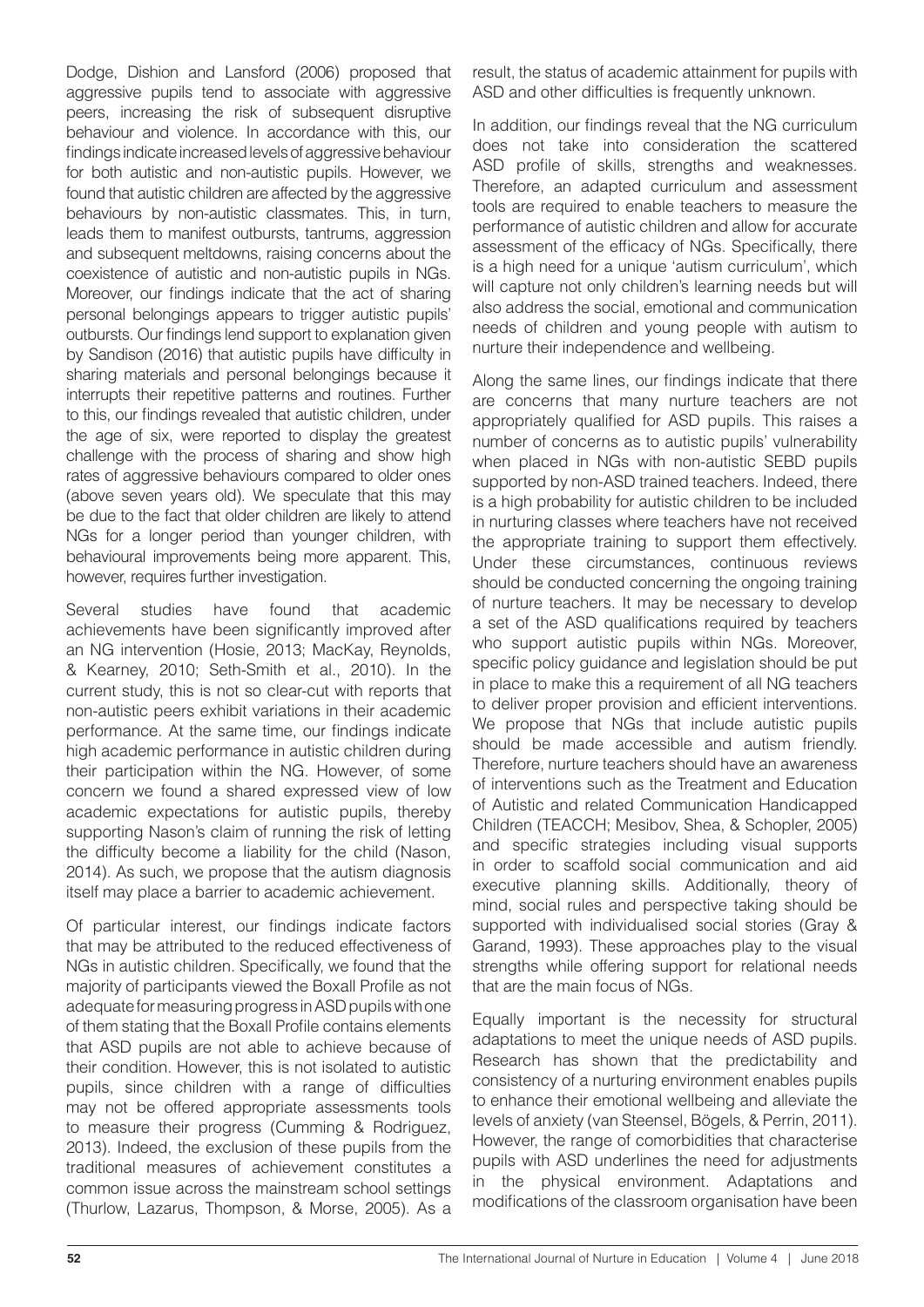proposed to increase autistic pupils' skill acquisition and lower their level of stress and anxiety. In fact, visual clarity is a key priority in setting up an accessible and supportive learning environment for pupils with ASD. Creating a well-designed nurturing classroom that has clearly defined workstations and visual cues may lead to increased independence and great social outcomes for pupils on the autism spectrum. Under these circumstances, more effort and work need to be done to establish an 'autism friendly' social environment within nurturing classrooms (Gregor & Campbell, 2001; Hinton, Sofronoff, & Sheffield, 2008).

#### **Research limitations**

The findings of the current study should be interpreted with caution in view of a number of limitations, particularly the small sample size. In addition, the response rate was initially low, thus preventing generalisation from results. Another methodological limitation of the study is that it is based on the subjective experiences of teachers and as such these are open to bias. Moreover, the use of a second instrument, such as interviews, could have contributed to cross-validate the results and strengthen their credibility. Finally, a further limitation of the research lies in the fact that the demographic characteristics of autistic children such as cognitive development, comorbidities and gender, fall outside the scope of this research thus limiting a more in-depth investigation that could bring to the forefront more significant results.

#### **Future recommendations**

The study raises a number of opportunities for future research, both in terms of theory development and concept validation. To begin with, more research will be necessary to refine and further elaborate the novel findings. Notably, quantitative and qualitative studies should be conducted to carry out a more in-depth research on the subject and to cross-validate the current results. Furthermore, given the limitations of this research, it would be valuable to explore on a larger scale the views of teachers and TAs in relation to their experiences of running NGs with autistic children. Third, since the investigation of the present study was limited to the Scottish context, future investigations would be valuable to explore the efficacy of NGs in autistic pupils across different local contexts. Furthermore, significant variables such as the cognitive development of autistic children, the comorbidities they might experience and their gender, should be examined thoroughly to determine effects on their performance. To conclude, although the current research has examined to some extent the ASD training of staff running NGs, this remains an area for further research. The findings of this study suggest that the qualifications of nurture teachers vary a great deal and there is potential for further development. Thus, future research would be valuable to examine nurture teachers' and TAs' training towards ASD and effective practices.

#### **CONCLUSION**

To the best of our knowledge, this is the first attempt to explore the effectiveness of NGs for autistic pupils from the teachers' perspectives. A key finding demonstrates slight improvements in the areas of social and emotional development, which is of particular importance for autistic pupils. Importantly, mixed ASD and SEBD NGs groups indicate that aggressive behaviours in autistic pupils are intensified as a direct consequence of observing outbursts of their peers. Therefore, the study raises questions in the educational community about the use of interventions, such as NGs, that have not been adapted to meet the autism profile and as a consequence may not be adequately designed to support children with ASD. In fact, the use of interventions that have proven their effectiveness is significantly crucial for the ASD community, which has long been plagued by the implementation of unsupported and often controversial interventions (Simpson, 2005). Notably, as part of legislation under the No Child Left Behind Act (2002), the field of education requires the use of evidence-based practices to support learning and emotional-social development of children (as cited in Lindgren & Doobay, 2011). Thus, the present investigation raises concerns about the participation of autistic children in non-adapted NGs and proposes that legislative modifications and adaptations of the nurturing environment might need to take place. However, it is possible that suggested adaptations and modifications to NGs may or may not be effective in providing an effective intervention for young autistic pupils. Further thorough research is necessary in this area.

#### REFERENCES

**Ainsworth, M. S., & Bowlby, J.** (1991). An ethological approach to personality development. American Psychologist, 46(4), 333–341. https://doi.org/10.1037/0003-066X.46.4.333

**American Psychiatric Association.** (2013). American Psychiatric Association. Diagnostic and statistical manual of mental disorders. Washington DC. https://doi.org/10.1176/appi. books.9780890425596.744053

**Baio, J.** (2014). Prevalence of autism spectrum disorder among children aged 8 years - autism and developmental disabilities monitoring network, 11 sites, United States, 2010. Morbidity and Mortality Weekly Report. Surveillance Summaries (Washington, D.C. : 2002), 63(2), 1–21. https://doi.org/24670961

**Baron-Cohen, S., Leslie, A. M., & Frith, U.** (1985). Does the autistic child have a "theory of mind" ? Cognition, 21(1), 37–46. https://doi. org/10.1016/0010-0277(85)90022-8

**Baron-Cohen, S., Spitz, A., & Cross, P.** (1993). Do children with autism recognise surprise? A research note. Cognition and Emotion, 7(6), 507– 516. https://doi.org/10.1080/02699939308409202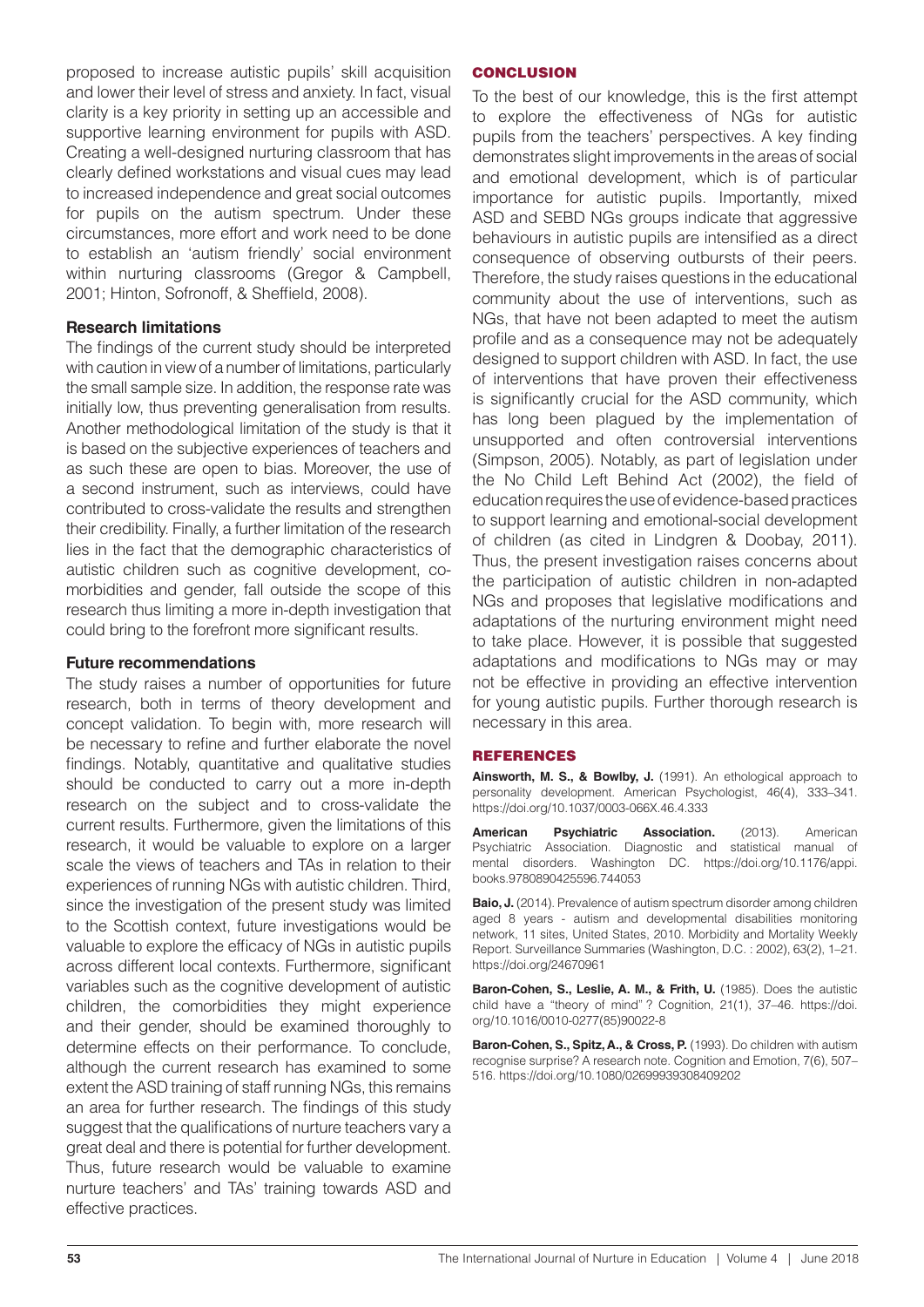**Bennett, H.** (2015). Results of the systematic review on nurture groups' effectiveness. The International Journal of Nurture in Education, 1(1), 3–7. Retrieved from https://www.nurtureuk.org/sites/default/files/ bennett\_2015.pdf

**Berry, K., & Drake, R.** (2010). Attachment theory in psychiatric rehabilitation: informing clinical practice. Advances in Psychiatric Treatment, 16(4), 308–315.

**Billington, T.** (2012). "When they"re making breakfast they'll talk. . .': Narrative approaches in the evaluation of Nurture Groups. Journal of Early Childhood Research, 10(3), 318–331. https://doi. org/10.1177/1476718X12442063

**Bowlby, J.** (1969). Attachment and Loss Volume I Attachment. London: The Hogarth Press.

**Bowlby, J.** (1980). Attachment and Loss Volume III Sadness and Depression. London: The Hogarth Press.

**Bowlby, J.** (1988). A Secure Base. London: Routledge.

**Boxall, M.** (2002). Nurture Groups in School. Principles and Practice. London: Paul Chapman Publishing.

**Boxall, M., & Lucas, S.** (2010). Nurture Groups in Schools Principles and Practice (2nd Ed.) Revised. London: SAGE.

**Braun, V., & Clarke, V.** (2006). Using thematic analysis in psychology. Qualitative Research in Psychology, 3(2), 77–101. https://doi.org/http:// dx.doi.org/10.1191/1478088706qp063oa

**Bryman, A.** (2014). Social research methods. Oxford University Press.

**Cameron, R.** (2011). Mixed methods research: The five Ps framework. Electronic Journal of Business Research Methods, 9(2), 96–108. https:// doi.org/ISSN 1477-7029

**Cassel, T. D., Messinger, D. S., Ibanez, L. V., Haltigan, J. D., Acosta, S. I., & Buchman, A. C**. (2007). Early social and emotional communication in the infant siblings of children with autism spectrum disorders: An examination of the broad phenotype. Journal of Autism and Developmental Disorders, 37(1), 122–132. https://doi.org/10.1007/ s10803-006-0337-1

**Cooper, P., & Cefai, C.** (2013). Evidence-based approaches to social, emotional and behavior difficulties in schools. KEDI Journal of Educational Policy, (SPEC. ISSUE), 81–101.

**Cubeddu, D., & MacKay, T.** (2017). The attunement principles: a comparison of nurture group and mainstream settings. Emotional and Behavioural Difficulties, 0(0), 1–14. https://doi.org/10.1080/13632752.2 017.1331985

**Cumming, T. M., & Rodriguez, C. D.** (2013). Integrating the iPad into Language Arts Instruction for Students with Disabilities: Engagement and Perspectives. Journal of Special Education Technology, 28(4), 43– 52. https://doi.org/10.1177/016264341302800404

**Davidson, A.** (2015). The effectiveness of strategies that promote the inclusion of children with Autism in mainstream classrooms. The STeP Journal, 2(3), 88–106.

**Davies, O. M.** (2011). Evidence-based practice in nurture groups: Using a realistic evaluation framework to explore factors affecting practice and suggest future training directions. University of Birmingham.

**Department for Education.** (2012). A profile of pupil exclusions in England. Retrieved from https://www.education.gov.uk/publications/ eOrderingDownload/DFERR190.pdf

**Dodge, K. A., Dishion, T. J., & Lansford, J. E.** (2006). Deviant Peer Influences in Intervention and Public Policy for Youth. Social Policy Report, 20(1), 3–19.

**Fletcher-Campbell, F., & Wilkin, A.** (2003). Review of the research literature on educational interventions for pupils with emotional and behavioural difficulties. Slough, UK: National Foundation for Educational Research.

**Fonagy, P., Steele, M., Steele, H., Moran, G. S., & Higgitt, A. C.** (1991). The capacity for understanding mental states: The reflective self in parent and child and its significance for security of attachment. Infant Mental Health Journal, 12(3), 201–218. https://doi.org/10.1002/1097- 0355(199123)12:3<201::AID-IMHJ2280120307>3.0.CO;2-7

**Garner, J., & Thomas, M.** (2011). The role and contribution of Nurture Groups in secondary schools: perceptions of children, parents and staff. Emotional and Behavioural Difficulties, 16(2), 207–224. https://doi. org/10.1080/13632752.2011.569410

**Golding, K. S., Fain, J., Mills, C., Worrall, H., & Frost, A.** (2012). Observing children with attachment difficulties in school: a tool for identifying and supporting emotional and social difficulties in children aged 5-11. Jessica Kingsley Publishers.

**Gray, C. A., & Garand, J. D.** (1993). Social Stories: Improving Responses of Students with Autism with Accurate Social Information. Focus on Autism and Other Developmental Disabilities, 8(1), 1–10. https://doi. org/10.1177/108835769300800101

**Gregor, E. M. C., & Campbell, E.** (2001). The attitudes of teachers in Scotland to the integration of children with autism into mainstream schools. Autism, 5(2), 189–207. https://doi.org/10.1177/1362361301005002008

**Grzadzinski, R. L., Luyster, R., Spencer, A. G., & Lord, C.**  (2014). Attachment in young children with autism spectrum disorders: An examination of separation and reunion behaviors with both mothers and fathers. Autism, 18(2), 85–96. https://doi. org/10.1177/1362361312467235

**Hallett, V., Lecavalier, L., Sukhodolsky, D. G., Cipriano, N., Aman, M. G., McCracken, J. T., … Scahill, L.** (2013). Exploring the manifestations of anxiety in children with autism spectrum disorders. Journal of Autism and Developmental Disorders, 43(10), 2341–2352. https://doi. org/10.1007/s10803-013-1775-1

**Happé, F., Ronald, A., & Plomin, R.** (2006). Time to give up on a single explanation for autism. Nature Neuroscience. https://doi.org/10.1038/ nn1770

Hinton, S., Sofronoff, K., & Sheffield, J. (2008). Training Teachers to Manage Students with Asperger's Syndrome in an Inclusive Classroom Setting. Australian Educational and Developmental Psychologist, 25(2), 34–48. https://doi.org/10.1375/aedp.25.2.34

**Hobson, R. P.** (1986). The autistic child's appraisal of expressions of emotion. Journal of Child Psychology and Psychiatry, 27(3), 321–342.

**Hobson, R. P.** (2005). Autism and emotion. In Handbook of autism and pervasive developmental disorders, diagnosis, development, neurobiology, and behavior. John Wiley & Sons.

**Hosie, C.** (2013). An Evaluation of the Impact of Nurture Provision upon Young Children , Including their Language and their Literacy Skills . May 2013 A programme of independent study resulting in the production of a thesis to partially fulfil the requirements of the Unive, (May).

Howlin, P. (1997). Prognosis in autism: Do specialist treatments affect long-term outcome? European Child and Adolescent Psychiatry. https:// doi.org/10.1007/BF00566668

**Hughes, N. K., & Schlösser, A.** (2014). The effectiveness of nurture groups: a systematic review. Emotional and Behavioural Difficulties, 19(4), 386–409. https://doi.org/10.1080/13632752.2014.883729

Humphrey, N. (2008). Including pupils with autistic spectrum disorders in mainstream schools. Support for Learning, 23(1), 41–47. https://doi. org/10.1111/j.1467-9604.2007.00367.x

**Jones, E. J. H., Webb, S. J., Estes, A., & Dawson, G.** (2013). Rule learning in Autism: The role of reward type and social context. Developmental Neuropsychology, 38(1), 58–77. https://doi.org/10.1080 /87565641.2012.727049

**Jones, G.** (2006). Department for Education and Skills/Department of Health Good Practice Guidance on the education of children with autistic spectrum disorder. Child: Care, Health and Development, 32(5), 543–552.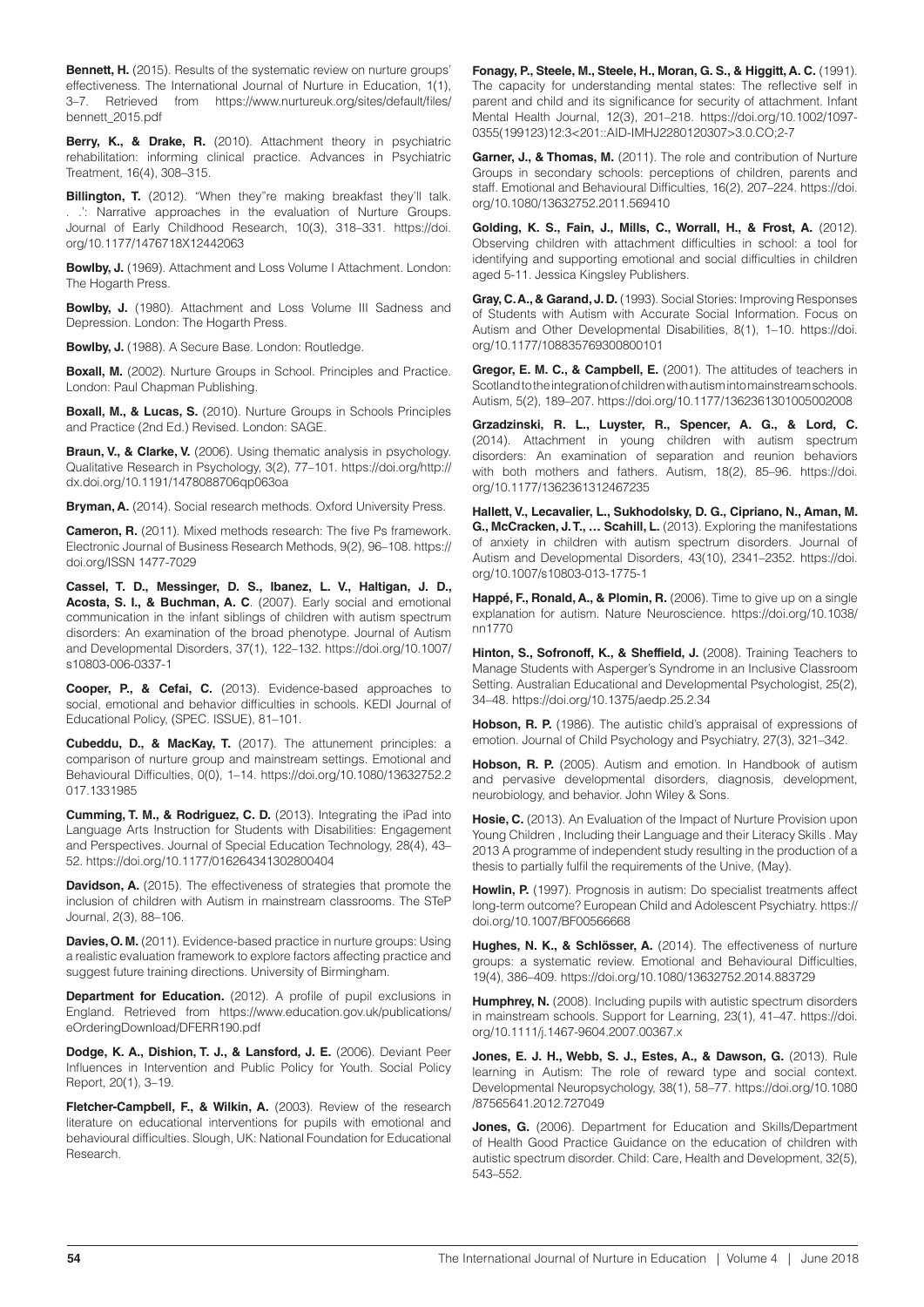**Kelly, A. B., Garnett, M. S., Attwood, T., & Peterson, C.** (2008). Autism spectrum symptomatology in children: The impact of family and peer relationships. Journal of Abnormal Child Psychology, 36(7), 1069–1081. https://doi.org/10.1007/s10802-008-9234-8

**Landrum, T. J., Tankersley, M., & Kauffman, J. M.** (2003). What Is Special About Special Education for Students with Emotional or Behavioral Disorders? The Journal of Special Education, 37(3), 148– 156. https://doi.org/10.1177/00224669030370030401

**Lindgren, S., & Doobay, A.** (2011). Evidence-based interventions for autism spectrum disorders. The University of Iowa, Iowa.

**Loeb, S., Dynarski, S., McFarland, D., Morris, P., Reardon, S., & Reber, S.** (2017). Descriptive Analysis in Education: A Guide for Researchers. NCEE 2017-4023. National Center for Education Evaluation and Regional Assistance.

**Loomes, R., Hull, L., & Mandy, W. P. L.** (2017). What Is the Male-to-Female Ratio in Autism Spectrum Disorder? A Systematic Review and Meta-Analysis. Journal of the American Academy of Child and Adolescent Psychiatry. https://doi.org/10.1016/j.jaac.2017.03.013

**MacKay, T., Reynolds, S., & Kearney, M.** (2010). From attachment to attainment: The impact of nurture groups on academic achievement. Educational and Child Psychology, 27(3), 100.

**Matson, J. L., & Nebel-Schwalm, M. S.** (2007). Comorbid psychopathology with autism spectrum disorder in children: An overview. Research in Developmental Disabilities, 28(4), 341–352. https://doi.org/10.1016/j.ridd.2005.12.004

**Meadows, K. A.** (2003). So you want to do research? 5: Questionnaire design. British Journal of Community Nursing, 8(12), 562–570. https:// doi.org/10.12968/bjcn.2003.8.12.11854

**Mesibov, G. B., Shea, V., & Schopler, E.** (2005). The TEACCH approach to autism spectrum disorders. Springer Science & Business Media.

**Nason, B.** (2014). The Autism Discussion Page on anxiety, behavior, school, and parenting strategies: A toolbox for helping children with autism feel safe, accepted, and competent. Jessica Kingsley Publishers.

**Nuske, H. J., Vivanti, G., & Dissanayake, C.** (2013). Are emotion impairments unique to, universal, or specific in autism spectrum disorder? A comprehensive review. Cognition and Emotion, 27(6), 1042–1061. https://doi.org/10.1080/02699931.2012.762900

**O'Connor, T., & Colwell, J.** (2002). Research Section: The effectiveness and rationale of the "nurture group" approach to helping children with emotional and behavioural difficulties remain within mainstream education. British Journal of Special Education, 29(2), 96–100. https:// doi.org/10.1111/1467-8527.00247

**Odom, S. L., Collet-Klingenberg, L., Rogers, S. J., & Hatton, D. D.** (2010). Evidence-Based Practices in Interventions for Children and Youth with Autism Spectrum Disorders. Preventing School Failure: Alternative Education for Children and Youth, 54(4), 275–282. https:// doi.org/10.1080/10459881003785506

**Palinkas, L. A., Horwitz, S. M., Green, C. A., Wisdom, J. P., Duan, N., & Hoagwood, K.** (2015). Purposeful sampling for qualitative data collection and analysis in mixed method implementation research. Administrative Policy Mental Health, 1–20. https://doi.org/10.1016/j. surg.2006.10.010.Use

**Pearlman, L. A., & Courtois, C. A.** (2005). Clinical applications of the attachment framework: Relational treatment of complex trauma. Journal of Traumatic Stress, 18(5), 449–459. https://doi.org/10.1002/jts.20052

**Prizant, B. M., & Fields-Meyer, T.** (2015). Uniquely human: A different way of seeing autism. Simon and Schuster.

**Reynolds, S., MacKay, T., & Kearney, M.** (2009). Nurture groups: a large scale, controlled study of effects on development and academic attainment. British Journal of Special …, 36(4), 204–212. Retrieved from http://onlinelibrary.wiley.com/doi/10.1111/j.1467-8578.2009.00445.x/ abstract

**Sandison, R.** (2016). A Parent's Guide to Autism: Practical Advice. Biblical Wisdom. Charisma Media.

**Seth-Smith, F., Levi, N., Pratt, R., Fonagy, P., & Jaffey, D.** (2010). Do nurture groups improve the social, emotional and behavioural functioning of at risk children? Educational & Child Psychology, 27(1).

**Simpson, R. L.** (2005). Evidence-Based Practices and Students With Autism Spectrum Disorders. Focus on Autism and Other Developmental Disabilities, 20(3), 140–149. https://doi.org/10.1177/108835760502000 30201

**Stone, W., Ruble, L., Coonrod, E., Hepburn, S., Pennington, M., Burnette, C., & Brigham, N. B.** (2010). TRIAD social skills assessment. Assessing Children with Autism Spectrum Disorder, 2–11.

**Teague, S., Newman, L., Tonge, B., & Gray, K.** (2016). Attachment and behaviour/emotional problems in children with autism spectrum disorder. Journal of Intellectual Disability Research, 60(7), 747.

**The Scottish Government.** (2010). Supporting children's learning: Code of practice. (Revised Edition). Edinburgh. Retrieved from http:// www.scotland.gov.uk/Resource/Doc/348208/0116022.pdf

**Thurlow, M. L., Lazarus, S. S., Thompson, S. J., & Morse, A. B.** (2005). State policies on assessment participation and accommodations for students with disabilities. Journal of Special Education. https://doi.org/1 0.1177/00224669050380040401

**van Manen, M.** (2007). Phenomenology of Practice. Phenomenology & Practice, 1(1), 11–30. https://doi.org/10.1007/s11097-006-9037-8

**van Steensel, F. J. A., Bögels, S. M., & Perrin, S.** (2011). Anxiety Disorders in Children and Adolescents with Autistic Spectrum Disorders: A Meta-Analysis. Clinical Child and Family Psychology Review, 14(3), 302–317. https://doi.org/10.1007/s10567-011-0097-0

**Vivanti, G., & Rogers, S. J.** (2014). Autism and the mirror neuron system : insights from learning and teaching, (ii).